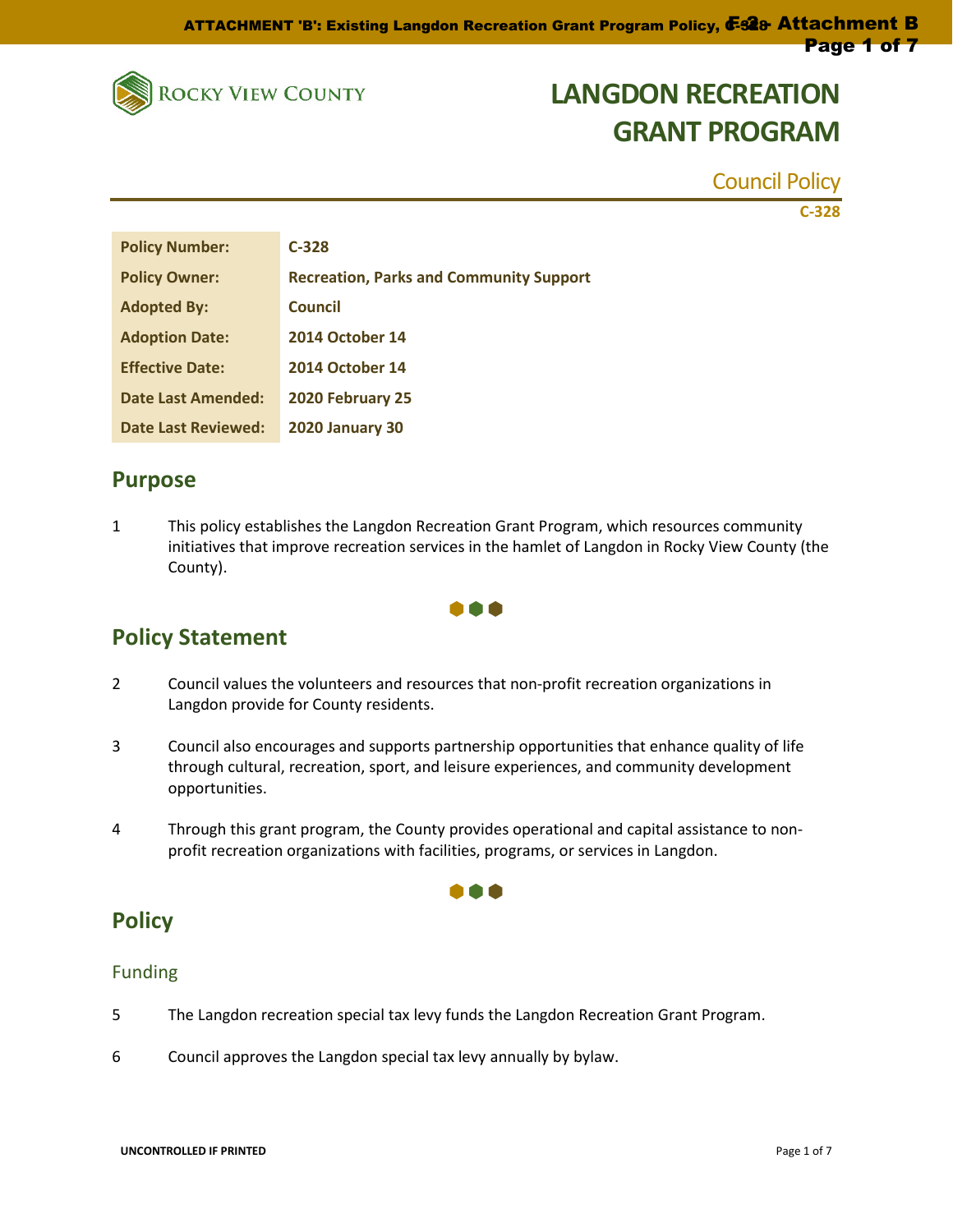

Council Policy

### **C-328**

- 7 The Recreation Governance Committee (the RGC) evaluates grant applications and allocates funding to approved, eligible non-profit recreation organizations.
- 8 The RGC reviews grant applications against applicable recreation and open space master plans.
- 9 The RGC's funding decisions are final.
- 10 If the number of funding requests exceeds the funds available, eligible initiatives may not receive full funding.

#### Grant Criteria

- 11 To be eligible for a grant under this policy:
	- (1) applicants must be
		- (a) registered or incorporated non-profit organizations under the *Agricultural Societies Act*, the *Alberta Societies Act*, or Part 9 of the *Companies Act* that either provide recreation programs or manage recreation facilities within Langdon; or
		- (b) the County acting as an agent on behalf of Langdon.
	- (2) initiatives must improve the quality or quantity of recreational opportunities within Langdon; and
	- (3) programs must be offered at a reasonable, non-restrictive fee.
- 12 Funding priority is given to initiatives that encourage Langdon residents to participate.

#### Non-Eligible Organizations, Initiatives, and Expenditures

- 13 The following organizations, initiatives, and expenditures are ineligible for funding under this policy:
	- (1) libraries;
	- (2) museums;
	- (3) school boards and school activities;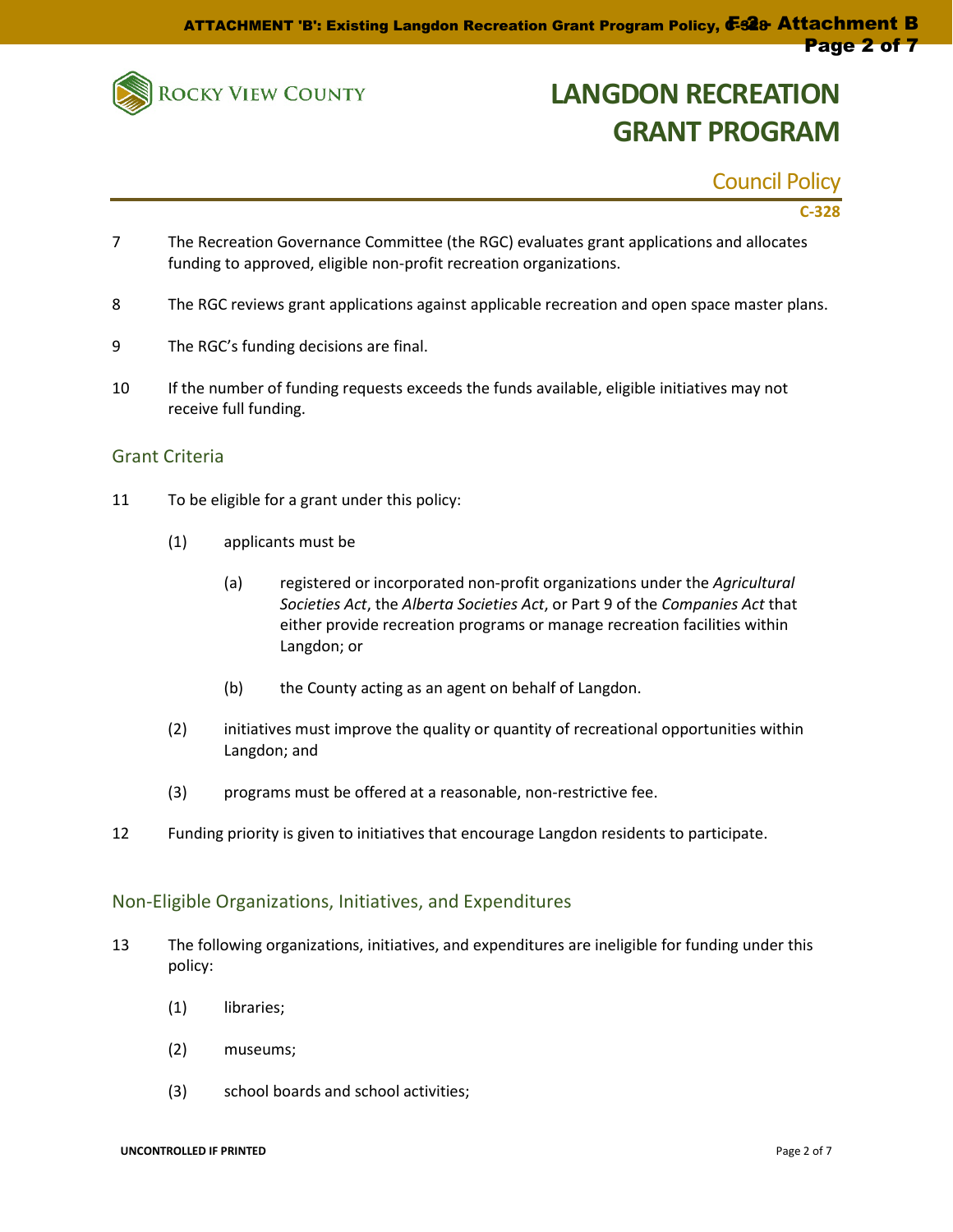

Council Policy

**C-328**

- (4) facilities that do not allow reasonable access to the public;
- (5) societies or associations that are not open to the general public;
- (6) programs and recreation facilities outside Langdon;
- (7) costs to operate the applicant's organization, such as but not limited to the salaries, wages, day-to-day administration costs;
- (8) fundraising activities;
- (9) honoraria;
- (10) consumables; and
- (11) retroactive expenses.

#### Discretionary Approvals

- 14 The following organizations, initiatives, and expenditures are subject to the RGC's discretion:
	- (1) religious societies;
	- (2) service clubs;
	- (3) non-profit recreation organizations registered in another province that provide a service to County residents;
	- (4) programs that already receive funding from Family and Community Support Services or other social services; and
	- (5) the County acting as an agent on behalf of Langdon; and
	- (6) recreation facilities on private property.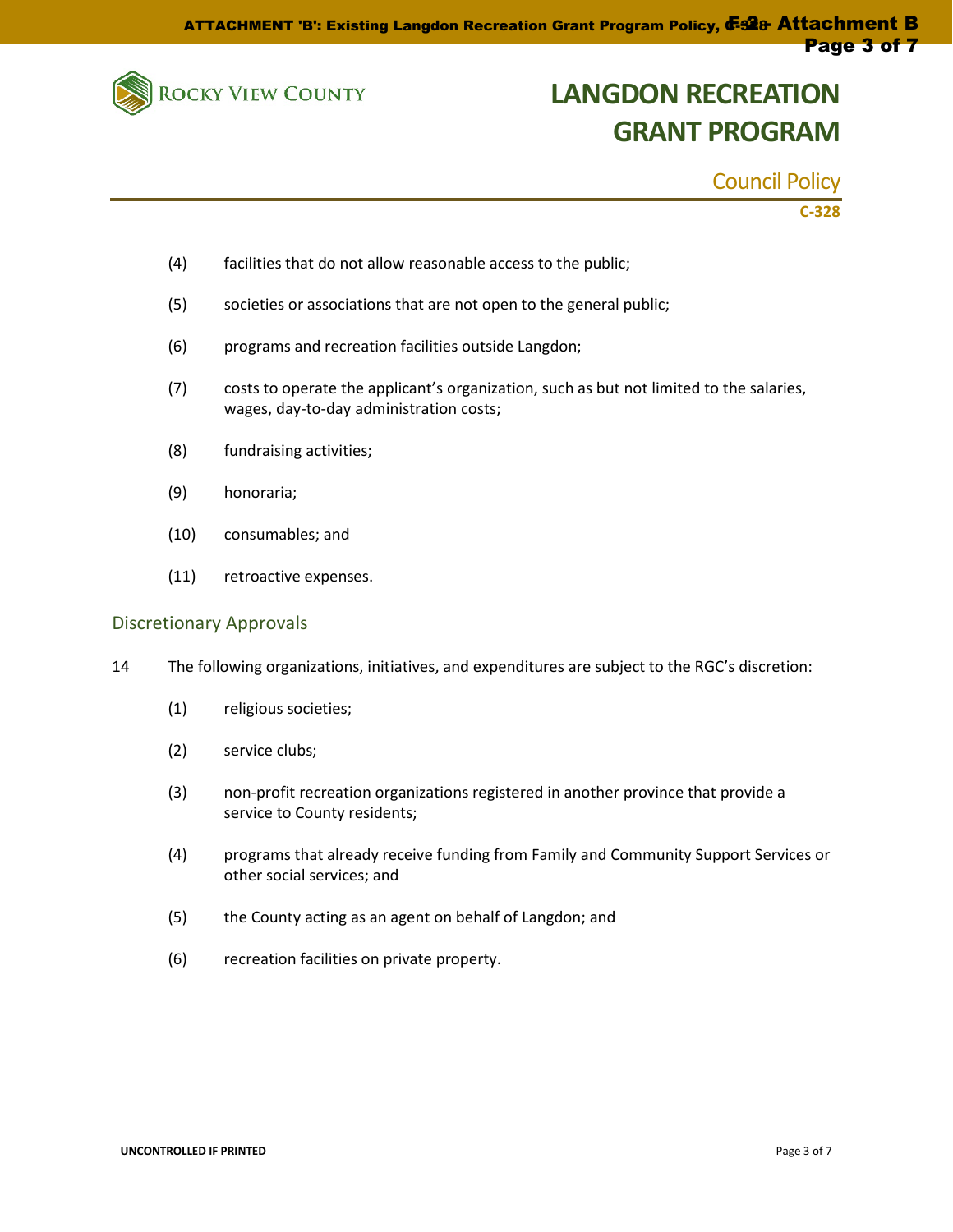

Council Policy

**C-328**

### Terms of Award

- 15 The RGC may award grants:
	- (1) up to a maximum of \$50,000 per year toward capital projects in a recreation facility;
	- (2) up to a maximum of \$40,000 per year for program funding, operational costs, and maintenance costs.
	- (3) that are subject to conditions. The County releases the funds once all grant conditions are satisfied.
- 16 The RGC may require a funding agreement for successful capital funding applications.
- 17 Grant recipients must:
	- (1) use grant funds for the approved purpose identified in their grant application;
	- (2) return any unused grant funds to the County;
	- (3) use capital funds within two years of funds receipt;
	- (4) use operational funds within one year of funds receipt; and
	- (5) recognize the County as a source of funding. Recognition may be in the form of signage, or another source of recognition, as approved by the Chief Administrative Officer.
- 18 Grant extensions or minor changes in project scope may be granted at the discretion of the Chief Administrative Officer.

### Project Reporting

- 19 Grant recipients must submit a project completion report to the County no more than three months after the initiative is completed. Grant recipients are ineligible for future grant funding until this requirement is fulfilled.
- 20 In the project completion report, the grant recipient must provide evidence of expenditures associated with program implementation and initiative completion.

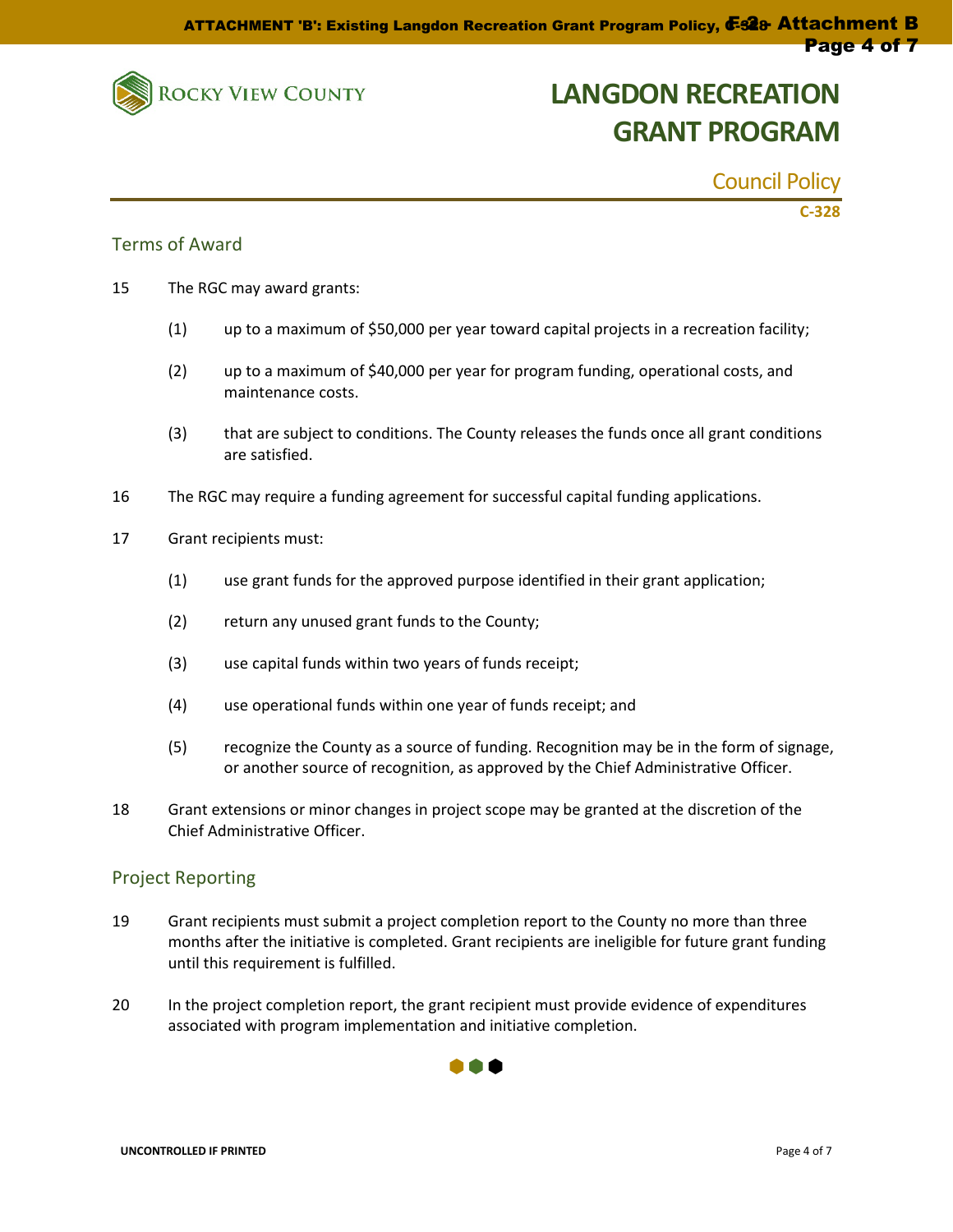

Council Policy

|                                       | $C-328$                                                                                                                                                                                                                            |
|---------------------------------------|------------------------------------------------------------------------------------------------------------------------------------------------------------------------------------------------------------------------------------|
| <b>References</b>                     |                                                                                                                                                                                                                                    |
| <b>Legal Authorities</b>              | Agricultural Societies Act, RSA 2000, c A-11<br>Companies Act, RSA 2000, c C-21<br>٠<br>Municipal Government Act, RSA 2000, c M-26<br>٠<br>Religious Societies' Land Act, RSA 2000, c R-15<br>Societies Act, RSA 2000, c S-14<br>٠ |
| Related Plans, Bylaws, Policies, etc. | Rocky View County Bylaw C-7874-2019, "2019 Langdon<br>٠<br>Special Tax Rate Bylaw", as amended or replaced from time<br>to time                                                                                                    |
| <b>Related Procedures</b>             | N/A                                                                                                                                                                                                                                |
| Other                                 | N/A                                                                                                                                                                                                                                |
|                                       |                                                                                                                                                                                                                                    |
| <b>Policy History</b>                 |                                                                                                                                                                                                                                    |
| $A_n$                                 | 2019 lung OF Council amondod Ronumborod from C 222                                                                                                                                                                                 |

| Amendment Date(s) - Amendment<br>Description          | 2018 June 05 - Council amended - Renumbered from C-322<br>to C-328 to correct a clerical error                                                    |
|-------------------------------------------------------|---------------------------------------------------------------------------------------------------------------------------------------------------|
|                                                       | 2020 February 25 - Council amended to delegate RGC as<br>$\bullet$<br>approving authority, policy name changed, notwithstanding<br>clause removed |
| Review Date(s) - Review Outcome<br><b>Description</b> | 2020 January 30 - Minor amendments recommended to<br>include RGC and improve readability                                                          |

n an d

## **Definitions**

21 In this policy:

- (1) "applicant" means an organization or individual applying for a grant pursuant to this policy;
- (2) "capital" means resourcing used to enhance infrastructure that can be recorded as an asset or depreciated under the organization's financial statements;
- (3) "Chief Administrative Officer" means the Chief Administrative Officer of Rocky View County as defined in the *Municipal Government Act* or their authorized delegate;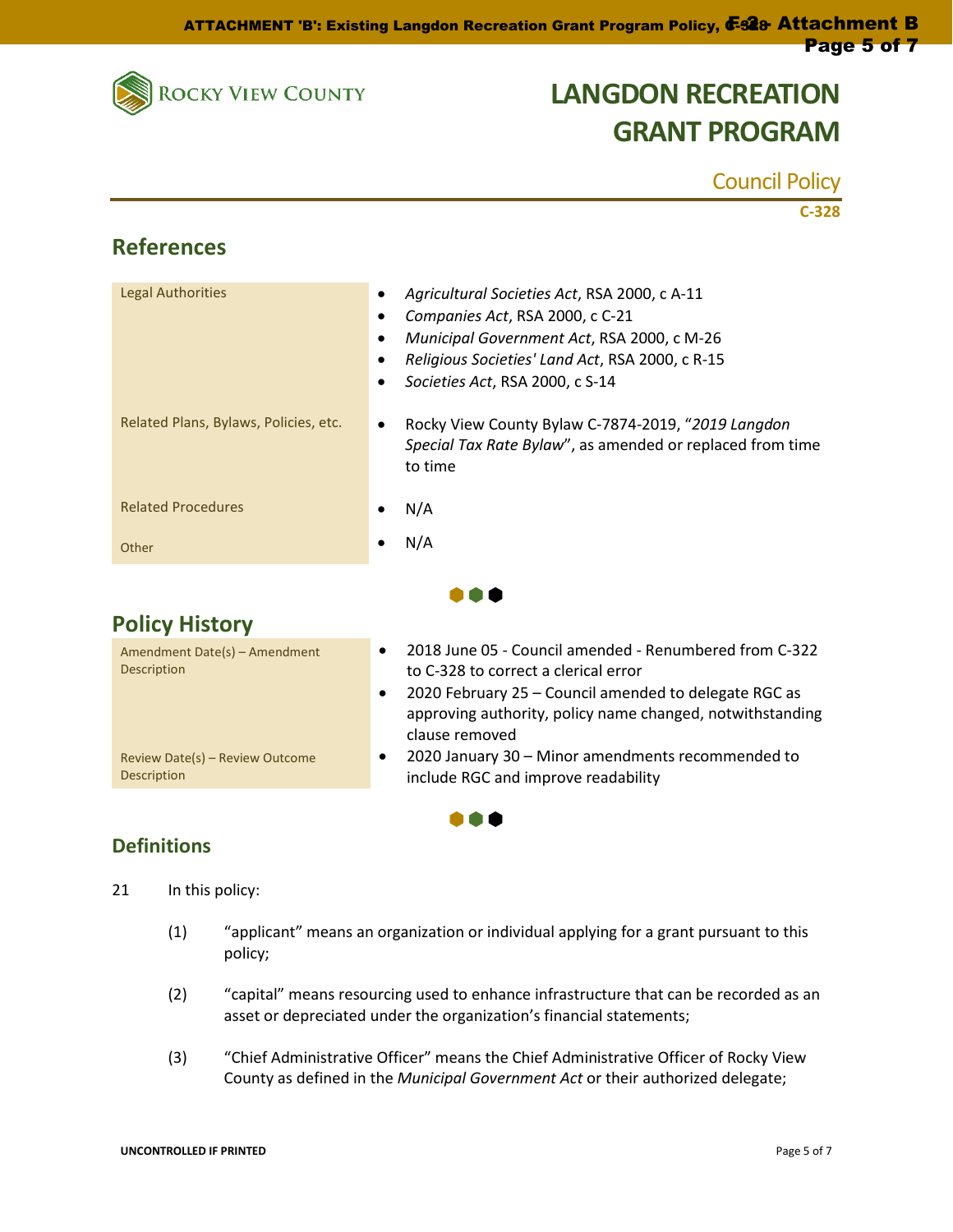

Council Policy

### **C-328**

- (4) "consumables" means nondurable or soft goods that are meant to be consumed, including food, fuel, and promotional items;
- (5) "Council" means the duly elected Council of Rocky View County;
- (6) "County" means Rocky View County;
- (7) "funding agreement" means a memorandum of understanding defining the provision of County support or oversight through the life of the project or for the provision of the improvement, including minimum conditions for funding award, and the expectations that:
	- (a) transparent and fair competitive tendering practices occur;
	- (b) all initiatives utilizing public funds are subject to County audit; and
	- (c) the initiative provides for an appropriate level of public use;
- (8) "initiative" means any undertaking by a non-profit recreation organization that results in the purchase, rehabilitation, upgrading, or construction of a recreation facility, or the development or provision of a recreation program;
- (9) "maintenance costs" means the ongoing cost of running or maintaining a recreation facility or program;
- (10) *"Municipal Government Act"* means the Province of Alberta's *Municipal Government Act,* RSA 2000, c M-26, as amended or replaced from time to time;
- (11) "non-profit recreation organization" means a voluntary, community-based, organization incorporated under the *Societies Act,* the *Agricultural Societies Act*, or Part 9 of the *Companies Act* whose mandate is to provide social leisure or recreational opportunities to the public without realizing a profit to its members;
- (12) "operational" means the routine functioning and activities of a program, service, or facility such as but not limited to operational costs, utilities, and insurance with the exception of ineligible expenses as outlined in this policy;
- (13) "programs" are formal, planned, instructor-led opportunities for individuals to develop skill or understanding in a specific content area, whether through registering for, or dropping into, a scheduled activity;